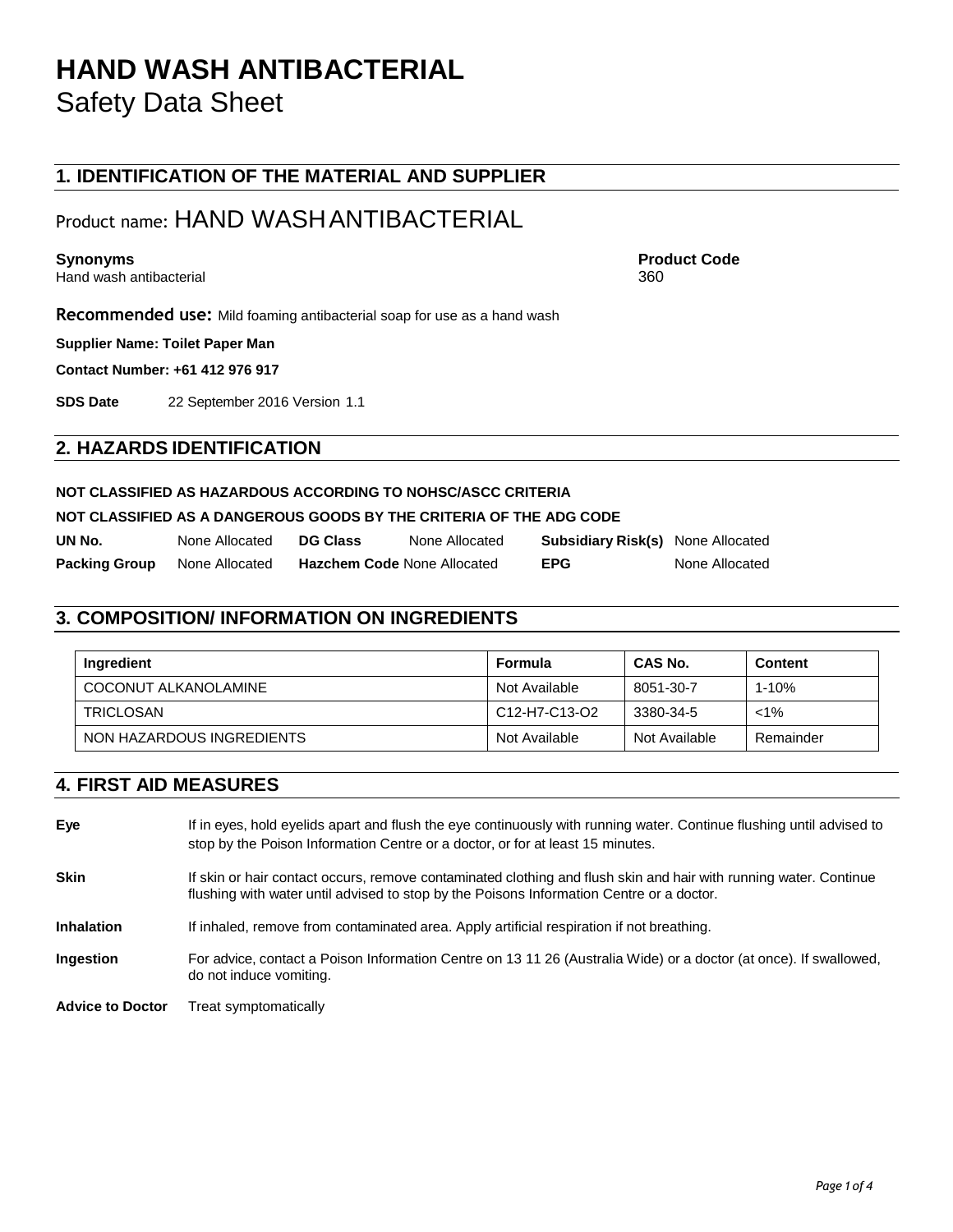# **HAND WASH ANTIBACTERIAL**

Safety Data Sheet

## **5. FIRE FIGHTING MEASURES**

**Flammability** Non flammable. May evolve toxic gases if strongly heated.

**Fire and Explosion** Non flammable. No fire or explosion hazard exists.

**Extinguishing** Non flammable. Prevent contamination of drains or waterways.

**Hazchem Code** None Allocated

## **6. ACCIDENTAL RELEASE MEASURES**

**Spillage** If spilt (bulk), wear splash-proof goggles and PVC/rubber gloves. Absorb spill with sand or similar and place in sealed containers for disposal. Wash spill site down with water. For small amounts, dilute with water and flush to sewer. Caution: surfaces may be slippery.

## **7. STORAGE AND HANDLING**

**Storage** Store in cool, dry, well ventilated area, removed from acids, combustible materials and foodstuffs. Ensure containers are adequately labeled, protected from physical damage and sealed when not in use. Check regularly for leaks or spills.

**Handling** No special handling requirements are necessary.

## **8. EXPOSURE CONTROLS/ PERSONAL PROTECTION**

| <b>Exposure Stds</b> | No exposure standard(s) allocated. |
|----------------------|------------------------------------|
|----------------------|------------------------------------|

**Biological Limits** No biological limit allocated.

**Engineering Controls** Ensure adequate natural ventilation.

**PPE** Wear splash-proof goggles and PVC or rubber gloves.

## **9. PHYSICAL AND CHEMICAL PROPERTIES**

| Appearance              | VISCOUS PEARL LIQUID  | <b>Solubility (Water)</b>    | <b>SOLUBLE</b>       |
|-------------------------|-----------------------|------------------------------|----------------------|
| <b>Odour</b>            | <b>NO FRAGRANCE</b>   | <b>Specific Gravity</b>      | $0.98 - 1.02$        |
| <b>Ph</b>               | $6.5 - 7.5$           | <b>Volatiles</b>             | <b>NOT AVAILABLE</b> |
| <b>Vapour Pressure</b>  | NOT AVAILABLE         | Flammability                 | <b>NON FLAMMABLE</b> |
| <b>Vapour Density</b>   | <b>NOT AVAILABLE</b>  | <b>Flash Point</b>           | <b>NOT RELEVANT</b>  |
| <b>Boiling Point</b>    | 100°C (Approximately) | <b>Upper Explosion Limit</b> | <b>NOT RELEVANT</b>  |
| <b>Melting Point</b>    | <b>NOT AVAILABLE</b>  | <b>Lower Explosion Limit</b> | <b>NOT RELEVANT</b>  |
| <b>Evaporation Rate</b> | NOT AVAILABLE         |                              |                      |

## **10. STABILITY AND REACTIVITY**

**Chemical Stability** Stable under recommended conditions of storage.

**Conditions to Avoid** Avoid heat, sparks, open flames and other ignition sources.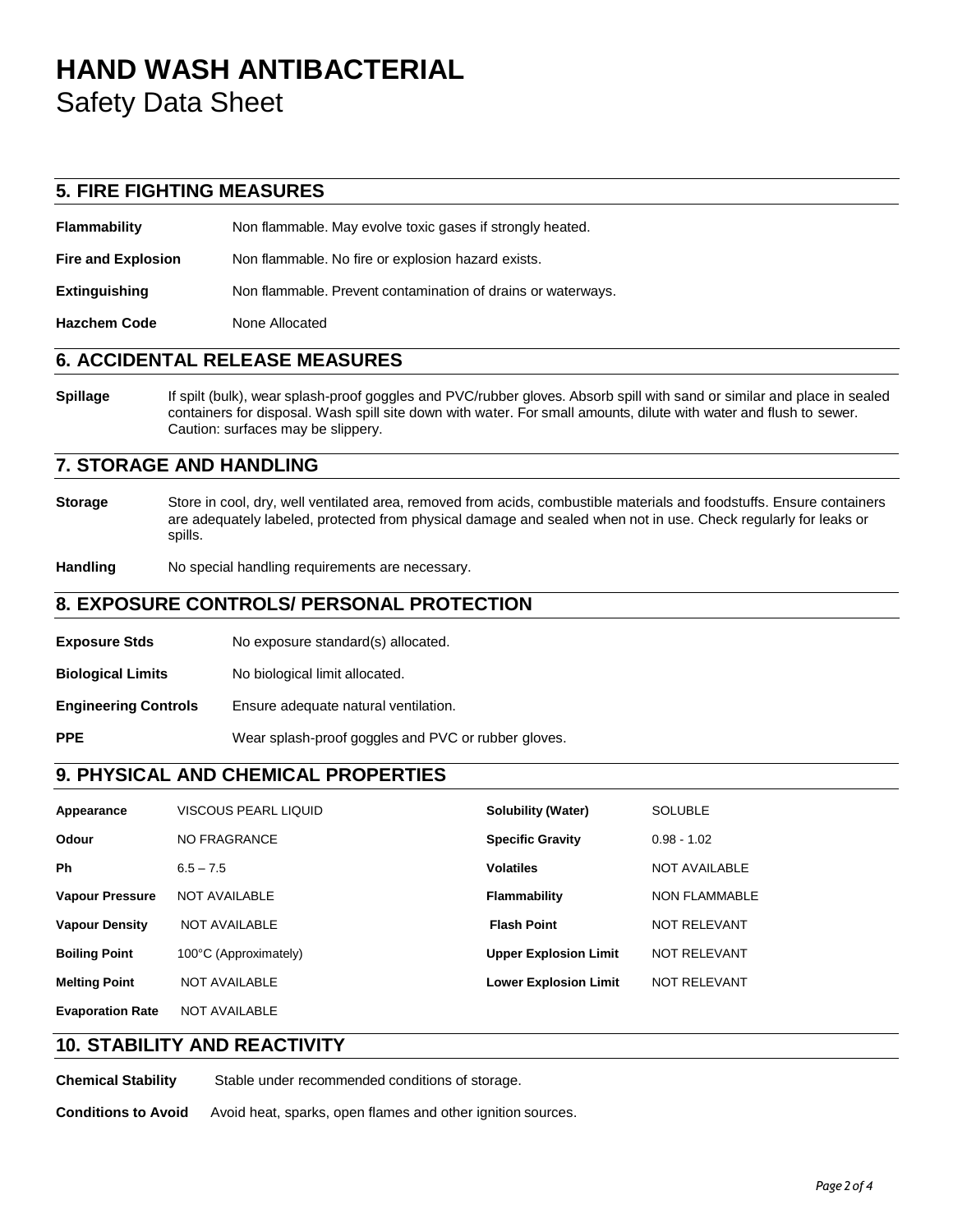## **HAND WASH ANTIBACTERIAL** Safety Data Sheet

#### **Material to Avoid** Compatible with most commonly used materials. Incompatible with acids (eg. Hydrochloric acid) and combustible/flammable materials.

**Decomposition** May evolve toxic gas if heated to decomposition.

**Hazardous Reactions** Polymerization is not expected to occur.

## **11. TOXICOLOGICAL INFORMATION**

**Health Hazard** Low irritant - low toxicity. No adverse health effects are anticipated with normal use of this product. **Eye** Irritant. Due to product form and nature of use, an eye hazard is not anticipated. However, direct contact may result in irritation, lacrimation and conjunctivitis. **Inhalation** Due to the low vapour pressure of this product, aninhalation hazard is not anticipated with normal use. **Skin** Low irritant. Prolonged or repeated contact may result in mild irritation. **Ingestion** Low toxicity. Ingestion of large quantities may result in nausea, vomiting and gastrointestinal irritation. **Toxicity Data** TRICLOSAN (3380-34-5) LD50 (Ingestion): 3700mg/kg (rat) LD50 (Intravenous): 29mg/kg (rat) LD50 (skin): 9300mg/kg (rat) LD50 (Subcutaneous): 3800mg/kg (mouse)

## **12. ECOLOGICAL INFORMATION**

**Environment** This product is not anticipated to cause adverse effects to animal or plant life if released to the environment in small quantities. Not expected to bioaccomulate.

**Persistence/ Degradability** This product is readily biodegradable.

## **13. DISPOSAL CONSIDERATIONS**

**Waste Disposal** No special precautions are required for the disposal of this product. However, re-use where possible or return to manufacturer. If bulk quantities are required to be disposed of, contact the manufacturer for additionalinformation.

Legislation **Dispose of in accordance with relevant local legislation.** 

### **14. TRANSPORT INFORMATION**

### **NOT CLASSIFIED AS A DANGEROUS GOODS BY THE CRITERIA OF THE ADG CODE**

| <b>Shipping Name</b> | None Allocated |                     |                |                    |                |
|----------------------|----------------|---------------------|----------------|--------------------|----------------|
| UN No.               | None allocated | <b>DG Class</b>     | None Allocated | Subsidiary Risk(s) | None Allocated |
| <b>Packing Group</b> | None Allocated | <b>Hazchem Code</b> | None Allocated | EPG                | None Allocated |

## **15. REGULATORY INFORMATION**

**Poison Schedule** A poison schedule number has not been allocated to this product using the criteria in the Standard for the Uniform Scheduling of Drugs and Poisons (SUSDP).

**AICS** All chemicals listed on the Australian Inventory of Chemical Substances (AICS).